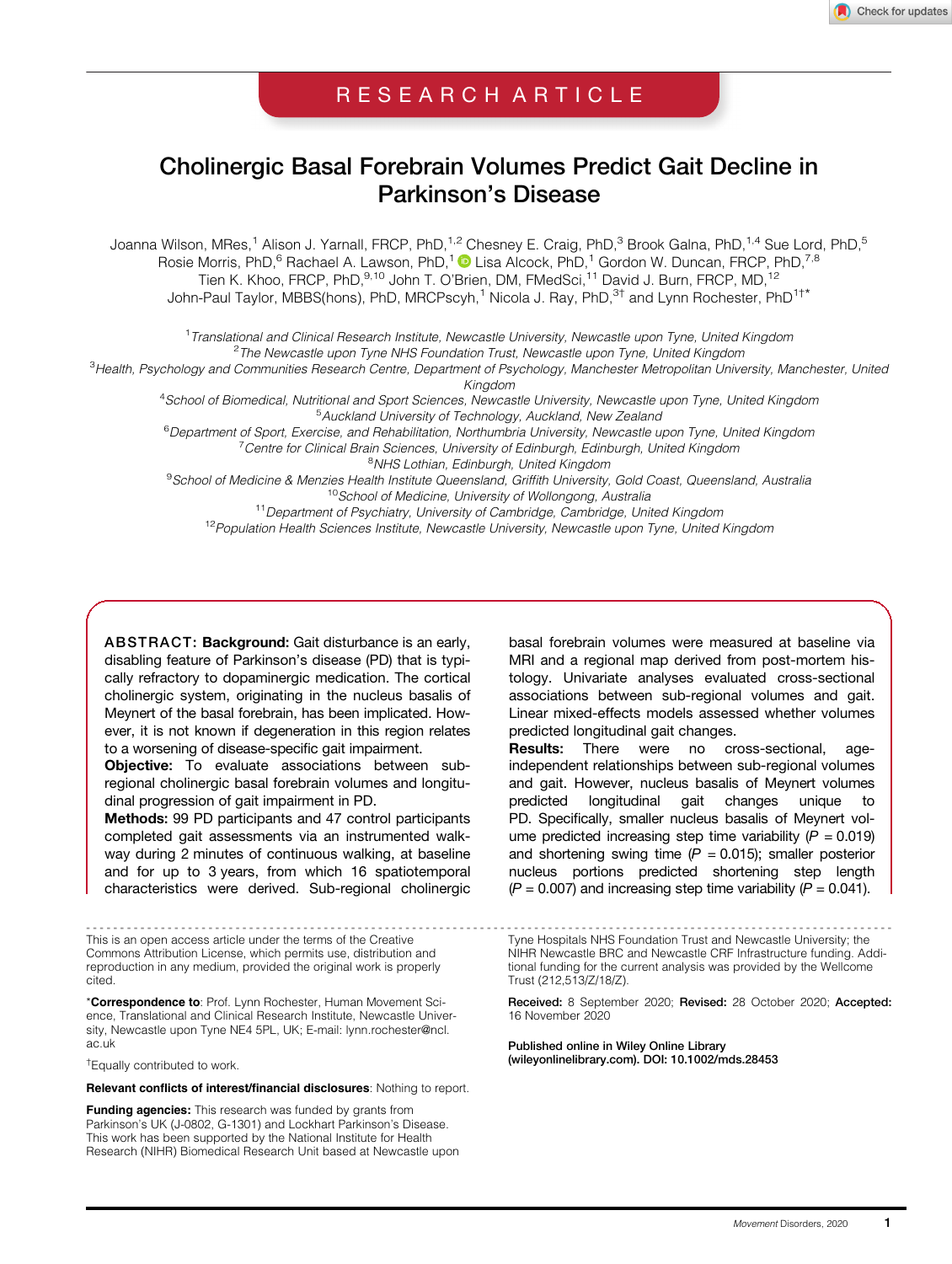Conclusions: This is the first study to demonstrate that degeneration of the cortical cholinergic system predicts longitudinal progression of gait impairments in PD. Measures of this degeneration may therefore provide a novel biomarker for identifying future mobility loss and falls. © 2020 The Authors. Movement Disorders

Gait impairment is a common, debilitating feature of Parkinson's disease (PD) that manifests in early and even prodromal disease stages.<sup>1-3</sup> It impacts quality of life<sup>4</sup> and is associated with increased falls risk,  $5 \text{ copi}$ tive decline,<sup>6</sup> and reduced activity.<sup>7</sup> Gait can be described through quantitatively measured characteristics<sup>8</sup> reflecting selective gait alterations in response to ageing and disease.<sup>9,10</sup>

Dopaminergic medications can immediately improve some aspects of PD gait, $11-13$  yet some characteristics continue to worsen over time despite optimal dopaminergic treatment.<sup>10</sup> Current understanding of the neuroanatomical and functional substrates underpinning gait impairment is  $poor;^{14}$  establishing the nondopaminergic neurotransmitter systems involved in gait would enable development of intervention strategies that more effectively target gait decline in early PD.

Emerging evidence suggests the cholinergic system is involved in PD gait control.<sup>15,16</sup> Reduced thalamic cholinergic innervation, originating from the pedunculopontine nucleus-laterodorsal tegmental complex (PPN), has been associated with falls, $^{17}$  freezing of gait,<sup>18</sup> and balance disturbance<sup>19</sup> in PD. Furthermore, reduced PPN structural integrity has been associated with postural instability and gait disturbance in primates $^{20}$  and PD.<sup>21</sup>

Cortical cholinergic denervation may also relate to PD gait impairment.<sup>15</sup> Slower walking speed and shorter step length have been linked to reduced shortlatency afferent inhibition  $(SAI)$ ,<sup>22</sup> indicative of less cortical cholinergic activity. Slower walking speed has also been associated with cortical cholinergic denervation and not thalamic cholinergic denervation.23-25 The nucleus basalis of Meynert (NBM), within the cholinergic basal forebrain (cBF), provides the major cholinergic input to the cortex. This region has been notably linked to cognitive changes seen in age and age-related diseases.<sup>26-29</sup> Taken with the well-established relationship between discrete gait impairments and cognitive impairment in  $PD<sub>1</sub><sup>6,30</sup>$  this implies that NBM degeneration may be implicated in gait impairments. Indeed, recent work has identified a cross-sectional association between NBM integrity and fast walking speed  $\sim$ 10 years after PD diagnosis.<sup>31</sup>

Although cross-sectional studies provide insights, longitudinal studies are needed to understand the neural mechanisms contributing to gait decline and to identify published by Wiley Periodicals LLC on behalf of International Parkinson and Movement Disorder Society.

Key Words: Parkinson's disease; structural MRI; gait; NBM; acetylcholine

biomarkers to monitor and predict these changes with progressing disease, within a timeframe where interventions would be most beneficial. We have shown that cerebrospinal fluid (CSF) β-amyloid 1–42 levels, potentially linked to cortical cholinergic neurotransmission,  $32$ predict gait decline in PD.<sup>10</sup> As cBF Lewy body aggregates and neuronal losses occur early in disease,  $17$  cBF volumetric measures may provide early biomarkers of gait decline. Recent work has identified that NBM volumes quantified in very early disease can predict future cognitive decline in  $\text{PD}^{26,28}$  However, whether these volumetric measures can also predict gait decline has not been investigated.

This study aimed to investigate the cortical cholinergic underpinnings of PD gait impairment. Using stereotactic mapping of the cBF, specific aims were to; (1) explore the relationship of sub-regional cBF volumes with gait, and (2) assess the ability of sub-regional cBF volumes to predict disease-specific progression of gait impairments over 3 years. We hypothesized that NBM volumes, rather than an adjacent cBF region that projects to the hippocampus, would most strongly relate to PD gait. Additionally, characteristics related to gait pace and variability, which are strongly linked with cognition, $30$  were predicted to most strongly relate to NBM volume.

## Methods

## **Participants**

Participants with idiopathic PD and age-matched controls were recruited to the Incidence of Cognitive Impairment in Cohorts with Longitudinal Evaluation-PD study (ICICLE-PD), with optional additional recruitment into the collaborative ICICLE-GAIT study. Recruitment was conducted between June 2009 and December 2011.<sup>33,34</sup> Exclusion criteria included cognitive impairment (Mini-Mental State Examination [MMSE] ≤24), diagnosis of parkinsonian disorders other than PD and poor command of the English language. Clinical and gait assessments were completed at three sessions: baseline, 18 months, and 36 months. MRI was completed at baseline. Idiopathic PD was diagnosed according to the Queen Square Brain Bank criteria<sup>35</sup>; diagnoses were reviewed at each assessment to reduce misdiagnosis risk. Participants were tested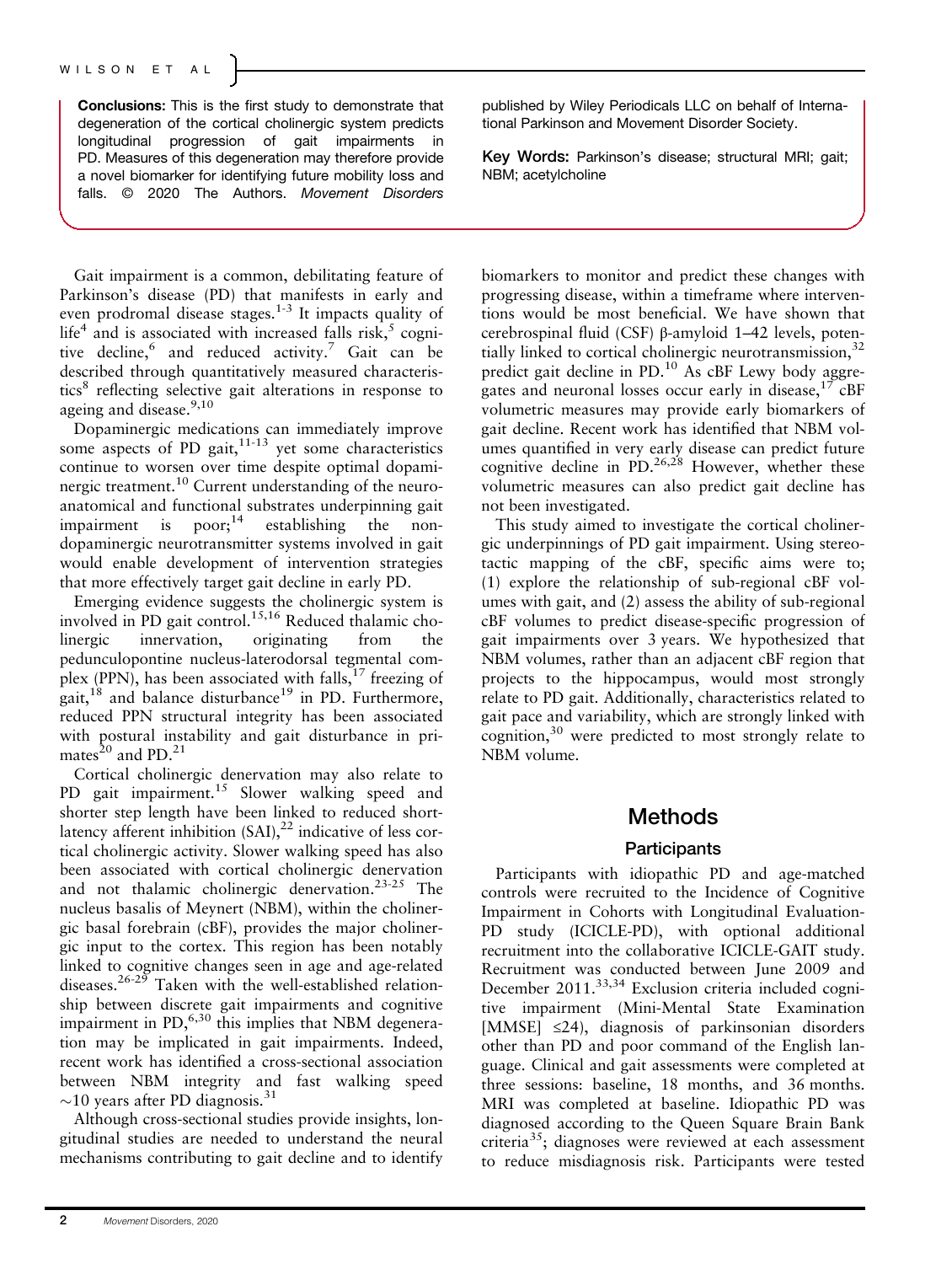"on" dopaminergic medication for all assessments (1 hour after medication).

Participants within the current analysis were those with baseline MRI and gait data available. Baseline assessments were a median of 5.1 months after diagnosis in this restricted cohort of 100 PD and 47 control participants. This time elapsed from diagnosis to baseline assessment is comparable to some previous studies of gait impairment in PD (mean of  $5^{36}$  and 7 months<sup>37</sup> from diagnosis in previous cohort studies), although the severity of motor symptoms (mean MDS-UPDRS III) of our cohort was higher (25 compared to 16 and 21, respectively). Other cohorts have assessed PD participants with a longer disease duration.<sup>38-40</sup> The mean age at baseline in this study (66.5 years) compares well with these other cohorts (mean baseline age of 62–68 years across studies).

One PD brain image was excluded after manual image inspection; therefore, 99 PD participants had data available for use. The study was approved by the Newcastle and North Tyneside Research and Ethics Committee.

### Clinical Assessments

Age, sex, height, mass, years of education, disease duration, acetylcholinesterase (AChE) inhibitor prescription, and depression (Geriatric Depression Scale [GDS-15]) were recorded. The National Adult Reading Test (NART) assessed premorbid intelligence at baseline. Global cognition was assessed through the MMSE and Montreal Cognitive Assessment (MoCA). PDspecific motor severity was assessed through the Movement Disorders Society Unified Parkinson's Disease Rating Scale part three (MDS-UPDRS III), from which Hoehn & Yahr stage (H&Y) was derived. Levodopa (L-dopa) equivalent daily dose (LEDD) was calculated.<sup>41</sup>

### Gait Assessments

Participants walked at their self-selected pace for 2 minutes around a 25-m oval circuit that included a 7-m long instrumented walkway (Platinum model GAITRite, CIR Systems, Franklin, NJ). At least 40 steps were completed over the walkway per participant to ensure robust measurement of gait variability.<sup>42</sup> Gait outcomes were derived and quantified according to an a priori model developed for older adults and validated in PD,<sup>8</sup> that describes 16 discrete gait characteristics within five domains. Methods to calculate the gait variables have been described previously.<sup>42</sup>

## MRI Acquisition

MRI acquisition was performed using a 3T Philips Intera Achieva scanner (Philips Medical Systems, Eindhoven, The Netherlands). A magnetization-prepared rapid acquisition gradient echo (MP-RAGE)  $T_1$ weighted sequence produced high-resolution structural images with the following parameters: repetition time = 9.6 ms, echo time = 4.6 ms, flip angle =  $8^\circ$ , SENSE factor = 2, field of view =  $240 \times 240$  mm, voxel size =  $1.5 \times 1.5 \times 1.5$  mm<sup>3</sup>, acquisition time = 4 minutes; 150 sagittal slices (slice thickness = 1.2 mm) were taken.

## cBF Stereotactic Map

Stereotactic mapping of cBF nuclei was used to create the cBF map, as described by Kilimann et al.<sup>43</sup> Briefly, the map was derived from a brain specimen of a 56-year-old male who died from myocardial infarction. This brain specimen underwent histological preparation and post-mortem MRI scans, both in situ and after the brain was dehydrated for histological preparation. Mesulam's nomenclature<sup>44</sup> was followed to identify cholinergic nuclei on digital pictures of stained brain slices, these were manually transferred into corresponding MR slices of the dehydrated brain. The MRI scan of the dehydrated brain was transformed into the space of the post-mortem in situ scan, using an initial 12-parameter affine transformation followed by a high-dimensional nonlinear registration between the two scans.<sup>45</sup> This was transferred to Montreal Neurological Institute (MNI) standard space to enable use of the high-dimensional DARTEL (diffeomorphic anatomic registration using exponentiated lie algebra) registration method.<sup>46</sup> The final stereotactic map distinguishes different cBF subdivisions, including cholinergic cell clusters corresponding to the medial septum, vertical and horizontal limb of the diagonal band, and the NBM.

### Image Pre-Processing

 $T_1$ -weighted MRI scans were automatically segmented into gray matter (GM), white matter, and CSF partitions using the segmentation routine of the VBM8 toolbox ([http://dbm.neuro.uni-jena.de/wordpress/vbm/](http://dbm.neuro.uni-jena.de/wordpress/vbm/download/) [download/\)](http://dbm.neuro.uni-jena.de/wordpress/vbm/download/) running under SPM12 [\(http://www.](http://www.fil.ion.ucl.ac.uk/spm/software/spm12/)fil.ion. [ucl.ac.uk/spm/software/spm12/](http://www.fil.ion.ucl.ac.uk/spm/software/spm12/)). Each participant's resultant gray and white matter partitions were registered to MNI space using DARTEL.<sup>46</sup> GM segments were warped using individual flow fields resulting from DARTEL registration. Voxel values were modulated for volumetric changes introduced by high-dimensional normalization, enabling for total GM volume before warping to be preserved. Pre-processed GM maps were visually inspected by one of three authors (J.W., C.E.C., and/or N.J.R.) for segmentation and registration accuracy. One PD participant did not pass inspection and their data was removed.

Region-specific cBF GM volumes were calculated as means of the total modulated GM voxel values within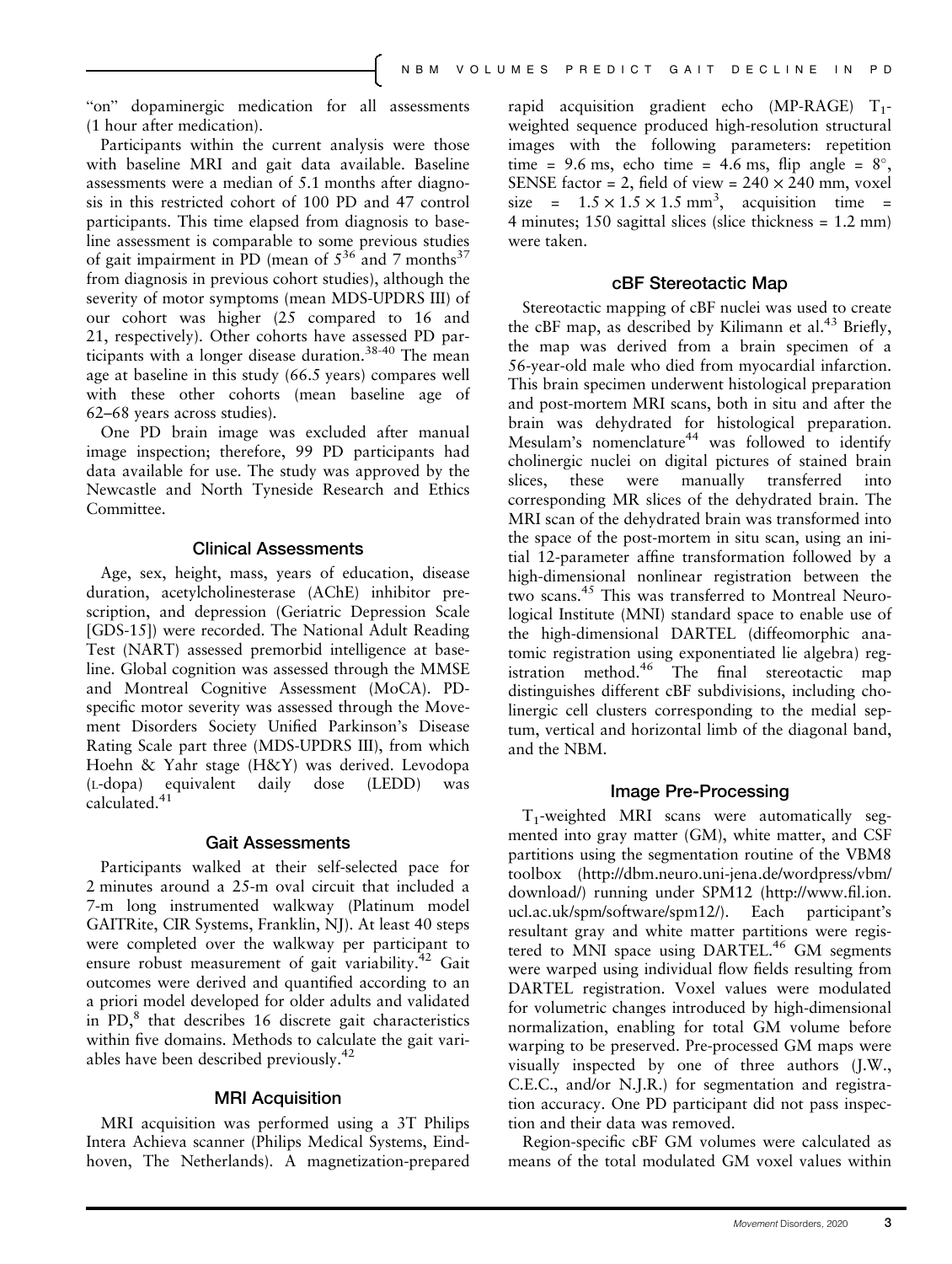## WILSON ET AL

respective region-of-interest masks in template space. These volumes and global GM were normalized using regression by total intracranial volume (TIV, sum of total GM, white matter, and CSF volumes as a proxy for head size). Following previous PD literature using this cBF mask,<sup>26</sup> regions-of-interest selected for analysis were: (1) a combination of the medial septum (Ch1) and vertical limb of the diagonal band (Ch2), (2) the NBM (Ch4), and (3) a posterior NBM subdivision (Ch4p) (Fig. 1). TIV-normalized global GM volumes were additionally extracted and included as confounders in analyses to confirm that associations with cBF volumes were not explained by overall GM atrophy.

## Statistical Analysis

Analyses were conducted using SPSS (IBM Corp. V.24, USA) and R software (R Foundation for Statistical Computing, V3.5.2, Austria). The distribution of continuous variables was tested for normality through Kolmogorov–Smirnov tests and boxplot and histogram inspections.

## Clinical Comparisons

Student's t-tests, Mann–Whitney U tests, or  $\chi^2$  tests examined baseline clinical characteristic differences between control and PD participants and, within the PD group, between those that did ("completers") and did not ("non-completers") complete gait assessment at 36 months. Paired t-tests or Wilcoxon signed-rank tests assessed differences in baseline and final assessments of clinical characteristics within diagnostic groups.

## Baseline Gait and cBF Volumes

One-way analysis of covariance (ANCOVA), age and sex corrected, separately assessed differences in baseline gait and sub-regional cBF volumes between control and PD participants, and between PD completers and noncompleters. Pearson's correlation and Pearson's partial correlation, age and sex controlled, tested within-group associations between baseline gait and cBF volumes. Because of substantial skewness, gait asymmetry data were square root-transformed and temporal variability data log transformed for cross-sectional analyses.

#### Gait Change Over 3 Years

Linear mixed-effects models (LMEM; R, "lme4"<sup>47</sup> and "ImerTest"<sup>48</sup>) separately modeled change in each gait characteristic over 3 years. Although some participants withdrew or were lost to follow up across the 36-month study period, all participants with at least two gait assessments were considered in longitudinal analyses; LMEM can appropriately estimate regression coefficients despite drop-out of this nature. $49$  This approach can effectively handle the hierarchical nature of longitudinal, repeated-measures data, without the need to remove participants with missing data. Random slope models gave each participant a unique intercept and slope, allowing for correlation between intercept and slope. Baseline age and sex were included as fixed



FIG. 1. Cholinergic basal forebrain regions of interest. (Slices from left to right are coronal slices 9, 6, 3, and −8, as demonstrated in the top row. In the bottom row, the Ch1-2 region of interest is demarcated in the first and second images, corresponding to the medial septum and vertical limb of the diagonal band; the Ch4 region of interest, corresponding to the NBM, is highlighted in the second and third images; the Ch4p region of interest, corresponding to the posterior NBM, is shown in the fourth image.) [Color figure can be viewed at [wileyonlinelibrary.com\]](http://wileyonlinelibrary.com)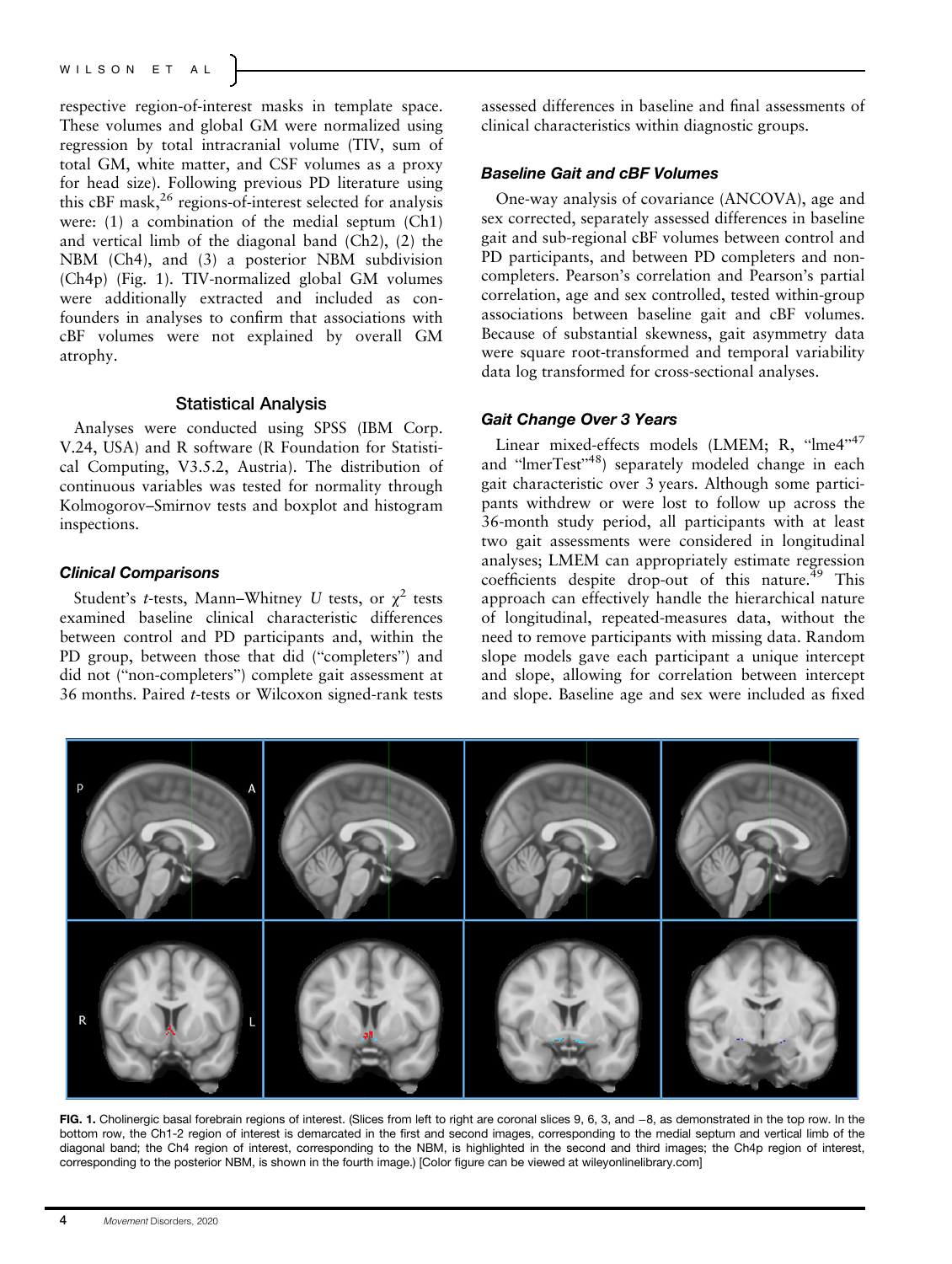effects, and model fit was assessed by likelihood ratio tests.

Changes in each gait characteristic over time were separately modeled within each group. Next, in the full sample, the interaction between group and time was additionally modeled to assess group differences in gait change. The effects of changes in L-dopa medication over time on gait change were assessed through inspection of the interaction between LEDD and time.

## cBF Volumes as Predictors of Gait Change

Gait characteristics identified as significantly changing over time in PD, and where change was different from change in controls, were selected for further analysis. LMEM determined the predictive utility of baseline cBF volumes for future gait changes in PD participants. Specifically, the interaction between cBF volumes and time was modeled with adjustment for baseline age, sex, and TIV-normalized whole brain GM volumes as fixed effects. Sub-regional volumes were included in separate models.

#### Multiple Comparisons

Group comparisons of clinical and gait characteristics, and significant changes in gait, were considered significant at  $P < 0.05$ , uncorrected. This allowed us to restrict subsequent analyses to gait characteristics, with exploratory-level evidence, that are affected by PD. The NBM (Ch4) has previously been implicated in PD degeneration<sup>26</sup>, results for this region were considered significant at  $P < 0.05$ . Posterior NBM (Ch4p), the medial septum, and vertical limb of the diagonal band (Ch1-2) regions-of-interest were Benjamini-Hochberg corrected for multiple comparisons across the two regions in PD. There were no region-specific predictions in control participants, therefore Benjamini-Hochberg corrections were applied across the three cBF subregions. Non-corrected P values are reported.

## **Results**

### **Participants**

A total of 127 PD and 93 control participants consented to both studies (Supplementary Figure S1). After exclusions, 99 PD and 47 control participants had baseline imaging and gait data available. At 18 months, 89 (90%) PD participants and 37 (79%) control participants completed gait assessment; at 36 months, 69 (70%) PD and 35 (74%) control participants attended. A total of 67 (68%) PD and 33 (70%) control participants attended all assessments; 91 (92%) PD and 39 (83%) control participants attended at least two gait assessments and were therefore considered within longitudinal evaluations. The mean time to baseline assessment from PD diagnosis was 6 months and from the first subjective motor symptom was 27 months.

## Group Comparisons

At baseline, PD and control groups were age and sex matched, with no significant differences in height, mass, years of education, or NART score (Table 1). PD participants had greater cognitive impairment and depression scores (MMSE;  $U = 1673$ ,  $P = 0.004$ ; MoCA;  $U = 1234$ ,  $P < 0.001$ : GDS-15;  $U = 1099$ ,  $P < 0.001$ ). A total of 23% of PD participants were H&Y stage I at baseline, 59% were H&Y stage II, and 18% were H&Y stage III at baseline. At baseline, 89 (90%) PD participants were on dopaminergic medication; no participants were on AChE inhibitors. A total of 12 of 16 gait characteristics demonstrated greater impairment in PD than controls (Supplementary Figure S2). There were no differences between PD and control groups in any sub-regional cBF volume (posterior NBM [Ch4p]:  $F_{1,142} = 1.17$ ,  $P = 0.282$ ; NBM [Ch4]:  $F_{1,142} = 3.35$ ,  $P = 0.069$ ; medial septum and vertical limb of the diagonal band [Ch1-2]:  $F_{1,142} = 0.88$ ,  $P = 0.351$ ). PD completers were not significantly different from noncompleters for any clinical, gait, or imaging measure at baseline (Supplementary Table S1, Appendix S1).

## Baseline Associations Between Gait and cBF Volumes

In PD only, greater baseline step velocity and step length were correlated bivariately with larger volumes of all cBF sub-regions (step velocity:  $|r| > 0.20$ ,  $P < 0.04$ in all sub-regions; step length:  $|r| > 0.23$ ,  $P < 0.02$  in all sub-regions, Supplementary Table S2, Appendix S1). After adjusting for age and sex within partial correlations, associations were no longer significant  $||r| < 0.1$ ,  $P > 0.05$  in all sub-regions, Supplementary Table S3, Appendix S1).

## Longitudinal Changes in Clinical and Gait Characteristics

Over 3 years, PD motor severity and LEDD increased (P < 0.001, Supplementary Table S4, Appendix S1). MMSE, but not MoCA, score worsened over three years in PD only ( $P = 0.034$ ); depression did not significantly change in either group. Two PD participants were taking AChE inhibitors at 18 months and three were at 36 months.

Table 2 presents modeled change in each gait characteristic for PD and control participants, and the group– time interactions for each characteristic. Over 36 months, 5 of 16 characteristics declined significantly in PD; change was significantly different from change in controls for four of these (Supplementary Figure S3). Step length shortened by 8 mm per year,  $P = 0.001$ ; step time variability increased by 0.9 ms per year,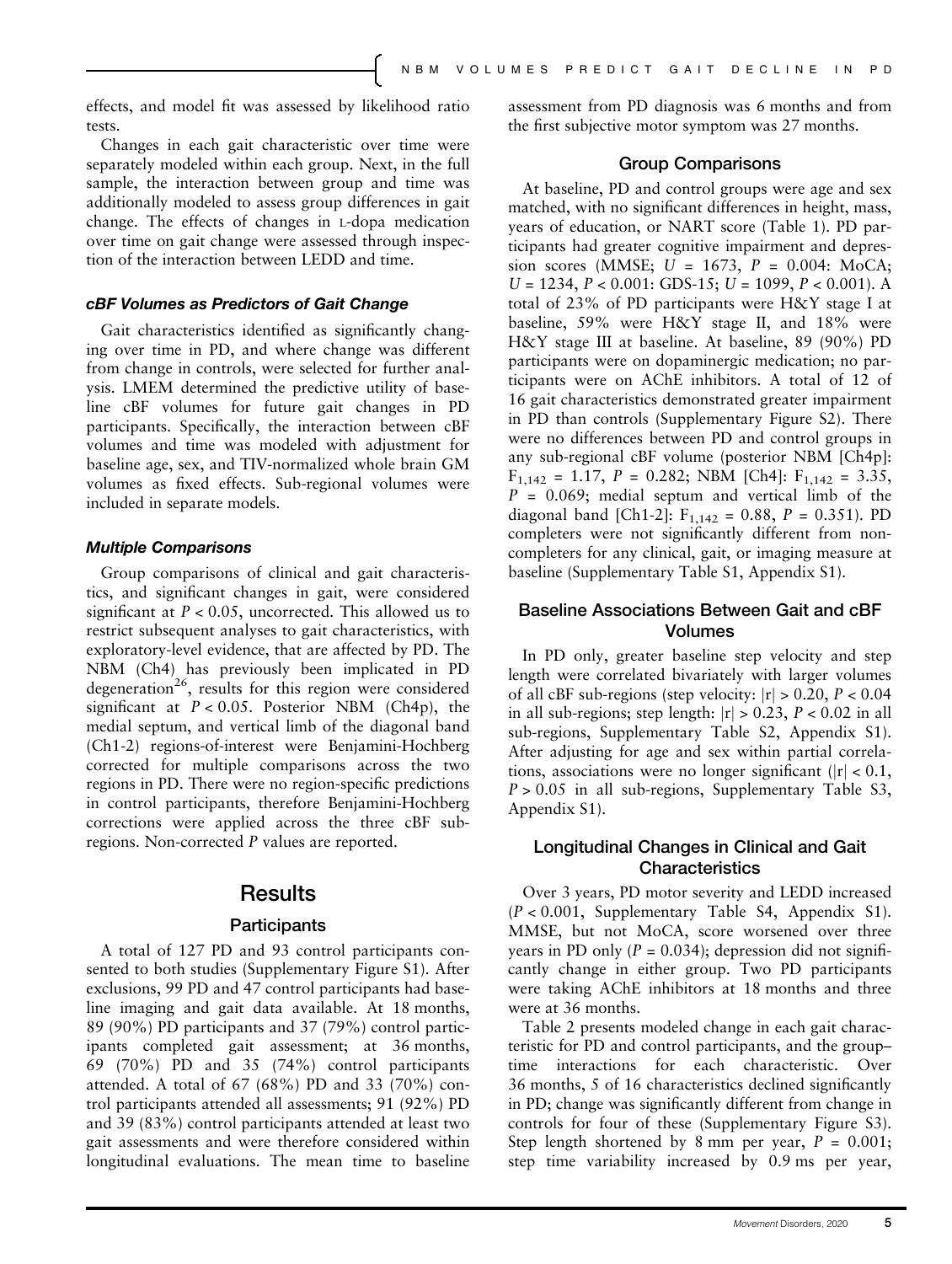### WILSON ET AL

| Characteristic                               | Parkinson's disease               | Controls       | Statistic, P value               |
|----------------------------------------------|-----------------------------------|----------------|----------------------------------|
| Clinical assessments                         |                                   |                |                                  |
| N                                            | 99                                | 47             |                                  |
| Age, years                                   | 66.53 (10.69)                     | 65.82 (8.02)   | $t = -0.45$ , $P = 0.683$        |
| Sex, males <sup>a</sup>                      | 66 (67)                           | 29 (62)        | $\chi^2 = 0.35, P = 0.557$       |
| Height, m                                    | 1.70(0.08)                        | 1.71(0.10)     | $t = 0.87, P = 0.386$            |
| Mass, kg                                     | 78.93 (15.12)                     | 79.53 (13.05)  | $t = 0.23$ , $P = 0.817$         |
| Education, years                             | 13.4(4.0)                         | 13.8(3.7)      | $U = 2197, P = 0.584$            |
| <b>NART</b>                                  | 115.7 (10.3)                      | 117.7 (7.9)    | $U = 2152$ , $P = 0.586$         |
| <b>MoCA</b>                                  | 25.2(3.6)                         | 27.7(2.0)      | $U = 1234, P < 0.001*$           |
| <b>MMSE</b>                                  | 28.7(1.3)                         | 29.3(0.9)      | $U = 1673, P = 0.004*$           |
| <b>GDS-15</b>                                | 2.6(2.2)                          | 0.9(1.2)       | $U = 1099, P < 0.001*$           |
| <b>MDS-UPDRS III</b>                         | 25.2 (10.2)                       |                |                                  |
| H&Y Stage <sup>a</sup>                       | 23   (23), 58    (59), 18    (18) |                |                                  |
| Disease duration, months                     | 6.5(4.8)                          |                |                                  |
| LEDD (mg/day)                                | 171 (129)                         |                |                                  |
| Gait assessments                             |                                   |                |                                  |
| Step velocity, $ms^{-1}$                     | 1.13(0.21)                        | 1.29(0.14)     | $F_{(1,142)} = 24.3, P < 0.001*$ |
| Step length, m                               | 0.63(0.10)                        | 0.69(0.07)     | $F_{(1,142)} = 19.6, P < 0.001*$ |
| Swing time var, ms                           | 17.71 (6.03)                      | 13.92 (3.52)   | $F_{(1,142)} = 16.9, P < 0.001*$ |
| Step time var, ms                            | 19.04 (6.41)                      | 14.97 (4.17)   | $F_{(1,142)} = 17.3, P < 0.001*$ |
| Stance time var, ms                          | 23.26 (9.74)                      | 17.48 (5.46)   | $F_{(1,142)} = 16.3, P < 0.001*$ |
| Step velocity var, $ms^{-1}$                 | 0.05(0.02)                        | 0.05(0.01)     | $F_{(1,142)} = 2.3, P = 0.103$   |
| Step length var, m                           | 0.02(0.01)                        | 0.02(0.01)     | $F_{(1,142)} = 7.1, P = 0.008*$  |
| Step time, ms                                | 563.98 (46.29)                    | 537.82 (45.15) | $F_{(1,142)} = 9.6, P = 0.002*$  |
| Swing time, ms                               | 394.28 (32.95)                    | 386.06 (33.80) | $F_{(1,142)} = 2.0, P = 0.157$   |
| Stance time, ms                              | 734.10 (77.78)                    | 690.73 (62.26) | $F_{(1,142)} = 10.9, P = 0.001*$ |
| Step time asy, ms                            | 20.02 (20.28)                     | 11.44 (9.05)   | $F_{(1,142)} = 7.6, P = 0.007*$  |
| Swing time asy, ms                           | 16.06 (15.48)                     | 8.47 (7.89)    | $F_{(1,142)} = 12.0, P = 0.001*$ |
| Stance time asy, ms                          | 15.49 (14.95)                     | 8.95 (8.37)    | $F_{(1,142)} = 9.45, P = 0.003*$ |
| Step length asy, m                           | 0.02(0.02)                        | 0.02(0.02)     | $F_{(1,142)} = 0.5, P = 0.487$   |
| Step width, m                                | 0.09(0.03)                        | 0.09(0.02)     | $F_{(1,142)} = 0.4, P = 0.847$   |
| Step width var, m                            | 0.02(0.01)                        | 0.02(0.01)     | $F_{(1,142)} = 7.7, P = 0.006*$  |
| cBF assessments                              |                                   |                |                                  |
| TIV normalized Ch4p volume, mm <sup>3</sup>  | $-0.004(0.066)$                   | 0.008(0.055)   | $F_{1,142} = 1.17, P = 0.282$    |
| TIV normalized Ch4 volume, mm <sup>3</sup>   | $-0.005(0.049)$                   | 0.010(0.044)   | $F_{1,142} = 3.35, P = 0.069;$   |
| TIV normalized Ch1-2 volume, mm <sup>3</sup> | $-0.003(0.056)$                   | 0.007(0.052)   | $F_{1,142} = 0.88, P = 0.351$    |

TABLE 1. Clinical gait and cBF characteristics of participants at baseline

All figures are mean (standard deviation) except <sup>a</sup> where figures are n (%). At baseline,  $n = 6$  did not complete MoCA and  $n = 1$  did not complete NART in the Parkinson's disease group. Significant differences are in bold, denoted by \*.

Abbreviations: GDS-15, Geriatric Depression Scale; NART, National Adult Reading Test; MoCA, Montreal Cognitive Assessment; MMSE, Mini-Mental State Examination; MDS-UPDRS III, Movement Disorders Society Unified Parkinson's disease rating scale part three; H&Y, Hoehn and Yahr; LEDD, Levodopa equivalent daily dose; var, variability (standard deviation); asy, asymmetry; cBF, cholinergic basal forebrain; TIV, total intracranial volume (note cBF volumes are TIV-normalized using analysis of covariance).

 $P = 0.026$ ; step length variability increased by 1.4 mm per year,  $P < 0.001$ ; and swing time shortened by 2.8 ms per year,  $P = 0.003$ . Although step time changed significantly over 36 months in PD ( $P = 0.011$ ), change was not statistically different from controls  $(P = 0.228)$ . As previously identified in the ICICLE cohort,<sup>10</sup> change in LEDD over time was not associated with longitudinal gait change for any gait characteristic except step width variability (data not shown). LEDD has, therefore, not been included in any subsequent analyses involving gait change.

## cBF Volumes as Predictors of Gait Decline

Table 3 summarizes the baseline cBF volume predictors of PD gait change. Smaller posterior NBM

(Ch4p) volumes predicted greater step length shortening ( $\beta$  = 0.098, P = 0.007) and greater step time variability increase ( $\beta$  = -14.47, P = 0.019) over 36 months; the inclusion of posterior NBM volume into models improved model fit ( $\chi^2$  = 7.77,  $P = 0.021; \chi^2 = 6.02, P = 0.049,$  respectively). Smaller NBM (Ch4) volumes also predicted greater step time variability increase ( $\beta = -17.20$ ,  $P = 0.041$ ), whereas larger NBM volumes predicted greater swing time shortening (β =  $-47.88$ , P = 0.015); NBM volume inclusion into models improved model fit  $(\chi^2 = 6.86, P = 0.032; \chi^2 = 6.85, P = 0.033, \text{ respec-}$ tively). To illustrate findings, correlations between sub-regional cBF volumes and change in gait per year for individuals, as derived from individual modeled trajectories of change, are plotted (Fig. 2).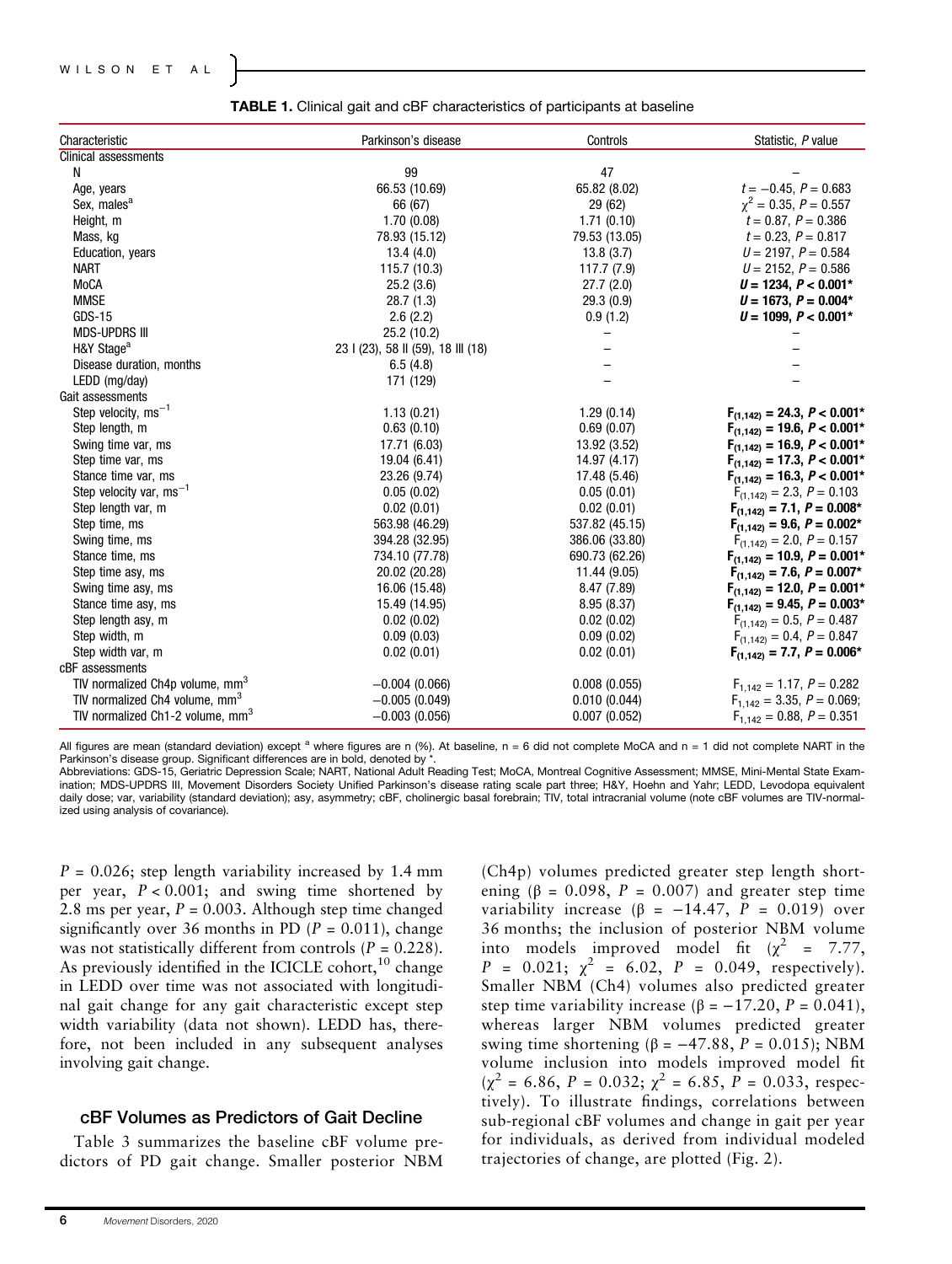|                         | Parkinson's disease                                                                           |                                                                                                                       |                                   |         | Controls         |                                                                                                                                                                                                                                                                                                                                                                                                                                                                                     |         |                                                                                                                                                                                                                                                                                                                    | $3$ roup $\times$ time | interactio |                                                                                                                                                                                                                                                                                                                                                                                                                                                               |
|-------------------------|-----------------------------------------------------------------------------------------------|-----------------------------------------------------------------------------------------------------------------------|-----------------------------------|---------|------------------|-------------------------------------------------------------------------------------------------------------------------------------------------------------------------------------------------------------------------------------------------------------------------------------------------------------------------------------------------------------------------------------------------------------------------------------------------------------------------------------|---------|--------------------------------------------------------------------------------------------------------------------------------------------------------------------------------------------------------------------------------------------------------------------------------------------------------------------|------------------------|------------|---------------------------------------------------------------------------------------------------------------------------------------------------------------------------------------------------------------------------------------------------------------------------------------------------------------------------------------------------------------------------------------------------------------------------------------------------------------|
|                         | $\Delta$ per year                                                                             | 5                                                                                                                     |                                   | P-value | $\Delta$ per yea |                                                                                                                                                                                                                                                                                                                                                                                                                                                                                     | P-value |                                                                                                                                                                                                                                                                                                                    |                        |            |                                                                                                                                                                                                                                                                                                                                                                                                                                                               |
| itep velocity (m/s)     | $-0.0068$                                                                                     | 1.0057                                                                                                                |                                   |         |                  |                                                                                                                                                                                                                                                                                                                                                                                                                                                                                     |         |                                                                                                                                                                                                                                                                                                                    |                        |            |                                                                                                                                                                                                                                                                                                                                                                                                                                                               |
| tep length (m)          | $-0.0077$                                                                                     | 1.0023                                                                                                                |                                   |         |                  |                                                                                                                                                                                                                                                                                                                                                                                                                                                                                     |         |                                                                                                                                                                                                                                                                                                                    |                        |            |                                                                                                                                                                                                                                                                                                                                                                                                                                                               |
| wing time var (ms)      | 0.6193                                                                                        | 0.3819                                                                                                                | .<br>ಇ. –<br>−                    |         |                  |                                                                                                                                                                                                                                                                                                                                                                                                                                                                                     |         |                                                                                                                                                                                                                                                                                                                    |                        |            |                                                                                                                                                                                                                                                                                                                                                                                                                                                               |
| step time var (ms)      | 0.8789                                                                                        | 0.3849                                                                                                                |                                   |         |                  |                                                                                                                                                                                                                                                                                                                                                                                                                                                                                     |         |                                                                                                                                                                                                                                                                                                                    |                        |            |                                                                                                                                                                                                                                                                                                                                                                                                                                                               |
| stance time var (ms)    |                                                                                               |                                                                                                                       |                                   |         |                  |                                                                                                                                                                                                                                                                                                                                                                                                                                                                                     |         |                                                                                                                                                                                                                                                                                                                    |                        |            |                                                                                                                                                                                                                                                                                                                                                                                                                                                               |
| Step velocity var (m/s) |                                                                                               | 0.5418                                                                                                                |                                   |         |                  |                                                                                                                                                                                                                                                                                                                                                                                                                                                                                     |         |                                                                                                                                                                                                                                                                                                                    |                        |            |                                                                                                                                                                                                                                                                                                                                                                                                                                                               |
| step length var (m)     |                                                                                               |                                                                                                                       |                                   |         |                  |                                                                                                                                                                                                                                                                                                                                                                                                                                                                                     |         |                                                                                                                                                                                                                                                                                                                    |                        |            |                                                                                                                                                                                                                                                                                                                                                                                                                                                               |
| step time (ms)          |                                                                                               |                                                                                                                       | $5.5834$<br>$7.79770$<br>$7.7970$ |         |                  |                                                                                                                                                                                                                                                                                                                                                                                                                                                                                     |         |                                                                                                                                                                                                                                                                                                                    |                        |            |                                                                                                                                                                                                                                                                                                                                                                                                                                                               |
| wing time (ms)          |                                                                                               |                                                                                                                       |                                   |         |                  |                                                                                                                                                                                                                                                                                                                                                                                                                                                                                     |         |                                                                                                                                                                                                                                                                                                                    |                        |            |                                                                                                                                                                                                                                                                                                                                                                                                                                                               |
| tance time (ms)         |                                                                                               |                                                                                                                       |                                   |         |                  |                                                                                                                                                                                                                                                                                                                                                                                                                                                                                     |         |                                                                                                                                                                                                                                                                                                                    |                        |            |                                                                                                                                                                                                                                                                                                                                                                                                                                                               |
| tep time asy (ms)       | $\begin{array}{r} 0.9556\\0.0011\\0.0014\\0.0014\\-2.821\\-2.857\\-3.352\\0.3323 \end{array}$ | $\begin{array}{l} 0.0004 \\ 1.210 \\ 0.927 \\ 1.838 \\ 0.7680 \\ 0.5495 \\ 0.0009 \\ 0.0009 \\ 0.0000 \\ \end{array}$ |                                   |         |                  | $\begin{array}{r} \mathbf{g} \\ \hline \mathbf{g} \\ \hline \mathbf{g} \\ \hline \mathbf{g} \\ \hline \mathbf{g} \\ \hline \mathbf{g} \\ \hline \mathbf{g} \\ \hline \mathbf{g} \\ \hline \mathbf{g} \\ \hline \mathbf{g} \\ \hline \mathbf{g} \\ \hline \mathbf{g} \\ \hline \mathbf{g} \\ \hline \mathbf{g} \\ \hline \mathbf{g} \\ \hline \mathbf{g} \\ \hline \mathbf{g} \\ \hline \mathbf{g} \\ \hline \mathbf{g} \\ \hline \mathbf{g} \\ \hline \mathbf{g} \\ \hline \mathbf$ |         | $\begin{array}{r} 0.0102 \\ -0.0102 \\ -0.0078 \\ -0.0078 \\ -0.0078 \\ -0.0078 \\ -0.0078 \\ -0.0007 \\ -0.0007 \\ -0.0007 \\ -0.0007 \\ -0.0007 \\ -0.0007 \\ -0.0007 \\ -0.0007 \\ -0.0007 \\ -0.00007 \\ -0.00007 \\ -0.00007 \\ -0.00007 \\ -0.00007 \\ -0.00007 \\ -0.00007 \\ -0.00007 \\ -0.00007 \\ -0.0$ |                        |            | $\begin{array}{l} \mathbb{B} \\ \hline \mathbb{B} \\ \mathbb{B} \\ \mathbb{C} \\ \mathbb{C} \\ \mathbb{D} \\ \mathbb{D} \\ \mathbb{D} \\ \mathbb{D} \\ \mathbb{D} \\ \mathbb{D} \\ \mathbb{D} \\ \mathbb{D} \\ \mathbb{D} \\ \mathbb{D} \\ \mathbb{D} \\ \mathbb{D} \\ \mathbb{D} \\ \mathbb{D} \\ \mathbb{D} \\ \mathbb{D} \\ \mathbb{D} \\ \mathbb{D} \\ \mathbb{D} \\ \mathbb{D} \\ \mathbb{D} \\ \mathbb{D} \\ \mathbb{D} \\ \mathbb{D} \\ \mathbb{D} \\$ |
| wing time asy (ms)      | $-0.6627$                                                                                     |                                                                                                                       | $-1.6$                            |         |                  |                                                                                                                                                                                                                                                                                                                                                                                                                                                                                     |         |                                                                                                                                                                                                                                                                                                                    |                        |            |                                                                                                                                                                                                                                                                                                                                                                                                                                                               |
| Stance time asy (ms)    | $-0.3704$                                                                                     |                                                                                                                       |                                   |         |                  |                                                                                                                                                                                                                                                                                                                                                                                                                                                                                     |         |                                                                                                                                                                                                                                                                                                                    |                        |            |                                                                                                                                                                                                                                                                                                                                                                                                                                                               |
| Step length asy (m)     | 0.0011                                                                                        |                                                                                                                       | $\frac{3}{2}$                     |         |                  |                                                                                                                                                                                                                                                                                                                                                                                                                                                                                     |         |                                                                                                                                                                                                                                                                                                                    |                        |            |                                                                                                                                                                                                                                                                                                                                                                                                                                                               |
| Step width (m)          | 0.0008                                                                                        |                                                                                                                       |                                   |         |                  |                                                                                                                                                                                                                                                                                                                                                                                                                                                                                     |         |                                                                                                                                                                                                                                                                                                                    |                        |            |                                                                                                                                                                                                                                                                                                                                                                                                                                                               |
| Step width var (m)      | 0.0005                                                                                        | 0.0003                                                                                                                |                                   |         |                  |                                                                                                                                                                                                                                                                                                                                                                                                                                                                                     |         |                                                                                                                                                                                                                                                                                                                    |                        |            |                                                                                                                                                                                                                                                                                                                                                                                                                                                               |

TABLE 2. Modeled changes in gait over 36 months in Parkinson's disease and controls, and group

TABLE 2. Modeled changes in gait over 36 months in Parkinson's disease and controls, and group x time interactions for change

time interactions for change

Significant associations (P < 0.05) are in bold and denoted by \*.<br>Abbreviations: var, variability; asy, asymmetry; SE, standard error; CI, confidence interval. Abbreviations: var, variability; asy, asymmetry; SE, standard error; CI, confidence interval. Significant associations ( $P < 0.05$ ) are in bold and denoted by  $*$ .

To our knowledge, this is the first study to assess the relationship between cBF volumes and PD gait dysfunction longitudinally. Assessments were completed in a relatively homogeneous PD cohort and well-matched controls, enabling precise modeling of disease-specific gait changes. Assessments were conducted at a time where intervention strategies may be most effective. We found no age-independent cross-sectional relationships between cBF volumes and gait. However, NBM volumes uniquely predicted future disease-specific gait decline. In addition, gait pace and variability characteristics were most closely linked with NBM degeneration. These findings improve understanding of the cortical cholinergic underpinnings of gait impairment and imply that NBM volumetric measurement may serve as a predictive biomarker for PD gait changes.

**Discussion** 

## Cross-Sectional Associations Are Mediated by Age

There was limited association between gait variables and sub-regional cBF volumes in both PD and control groups at baseline, with only step velocity and step length identified in PD. However, this finding did not survive control for age and sex. Ray et  $al^{26}$  also found no cross-sectional relationships between cBF volumes and cognitive scores after controlling for age in a separate cohort assessed after a similar disease duration. Speculatively, the effects of ageing on associations between the cBF and gait and cognition may outweigh the effects of PD in early disease, whereas ageing effects may become secondary to disease pathology as the disease progresses. This may explain the recent associations made between the NBM and fast walking speed in later stage PD.<sup>31</sup> Repeating cross-sectional analyses at a later disease point may give valuable insight to this suggestion.

As with previous reports,  $26,28$  we found no differences in cBF volumes in people with PD compared with controls. A lack of between-group differences may be because of heterogeneity of cholinergic degeneration in early  $PD$ ,<sup>17</sup> with only a portion of early PD presumed to have cholinergic involvement. Additionally, volumetric changes may not be sensitive to very early structural changes in the region. Indeed, degeneration of white matter projections occurs before GM atrophy in  $PD,50$ and NBM white matter tract integrity is more strongly associated with cognitive performance than NBM volume in healthy individuals. $51$ 

## NBM Volumes Predict Disease-Specific Gait Decline

We wished to explore the predictive value of subregional cBF volumes to understand the mechanisms of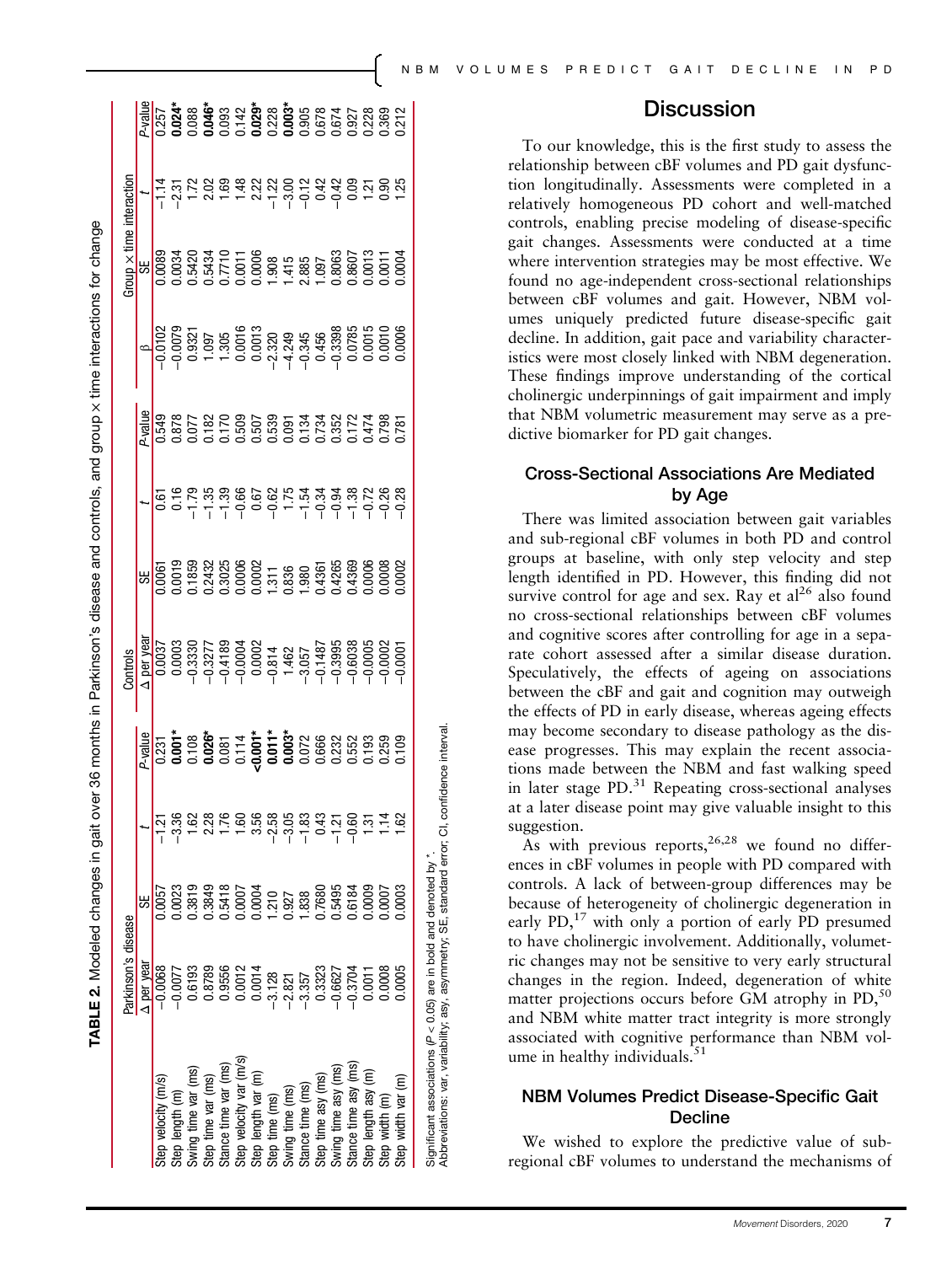| Gait characteristic         | Predictor region |           |           | Regression coefficients |         |                   |
|-----------------------------|------------------|-----------|-----------|-------------------------|---------|-------------------|
|                             |                  |           | <b>SE</b> |                         | P-value | CI                |
| Step length (m)             | Ch4p             | 0.0980    | 0.0353    | 2.78                    | 0.007   | (0.028, 0.169)    |
|                             | Ch <sub>4</sub>  | 0.0806    | 0.0494    | 1.63                    | 0.107   | $(-0.017, 0.181)$ |
|                             | Ch1-2            | 0.0407    | 0.0421    | 0.97                    | 0.336   | $(-0.042, 0.125)$ |
| Step time variability (ms)  | Ch4p             | $-14.466$ | 6.027     | $-2.40$                 | 0.019   | (-26.6, -2.57)    |
|                             | Ch4              | $-17.195$ | 8.276     | $-2.08$                 | 0.041   | $(-34.0, -0.872)$ |
|                             | $Ch1-2$          | $-11.376$ | 6.979     | $-1.63$                 | 0.107   | $(-25.3, 2.42)$   |
| Step length variability (m) | Ch4p             | $-0.0043$ | 0.0064    | $-0.67$                 | 0.506   | $(-0.017, 0.008)$ |
|                             | Ch4              | 0.0005    | 0.0087    | 0.06                    | 0.955   | $(-0.017, 0.018)$ |
|                             | Ch1-2            | $-0.0027$ | 0.0073    | $-0.37$                 | 0.712   | (-0.017, 0.012)   |
| Swing time (ms)             | Ch4p             | $-27.91$  | 14.52     | $-1.92$                 | 0.058   | $(-56.5, 1.24)$   |
|                             | Ch4              | $-47.88$  | 19.25     | $-2.49$                 | 0.015   | $(-85.8, -9.04)$  |
|                             | Ch1-2            | $-16.08$  | 16.96     | $-0.95$                 | 0.345   | $(-49.7, 18.6)$   |

TABLE 3. LMEM assessing sub-regional cBF volumes as predictors of gait change in Parkinson's disease

Baseline age, sex, and global gray matter volume were included as fixed effects in models. Significant predictors of changes in gait are in bold and denoted by \*.



FIG. 2. Correlation between sub-regional cBF volumes at baseline and change in gait per year in Parkinson's disease. A: correlation between change in step length and baseline posterior NBM (Ch4p) volume. B: correlation between change in step time variability and baseline posterior NBM (Ch4p) volume. C: correlation between change in swing time and baseline NBM (Ch4) volume. D: correlation between change in step time variability and baseline NBM (Ch4) volume. Values for gait change per year were derived from the model coefficient for time, for individuals within the Parkinson's disease cohort.) [Color figure can be viewed at [wileyonlinelibrary.com](http://wileyonlinelibrary.com)]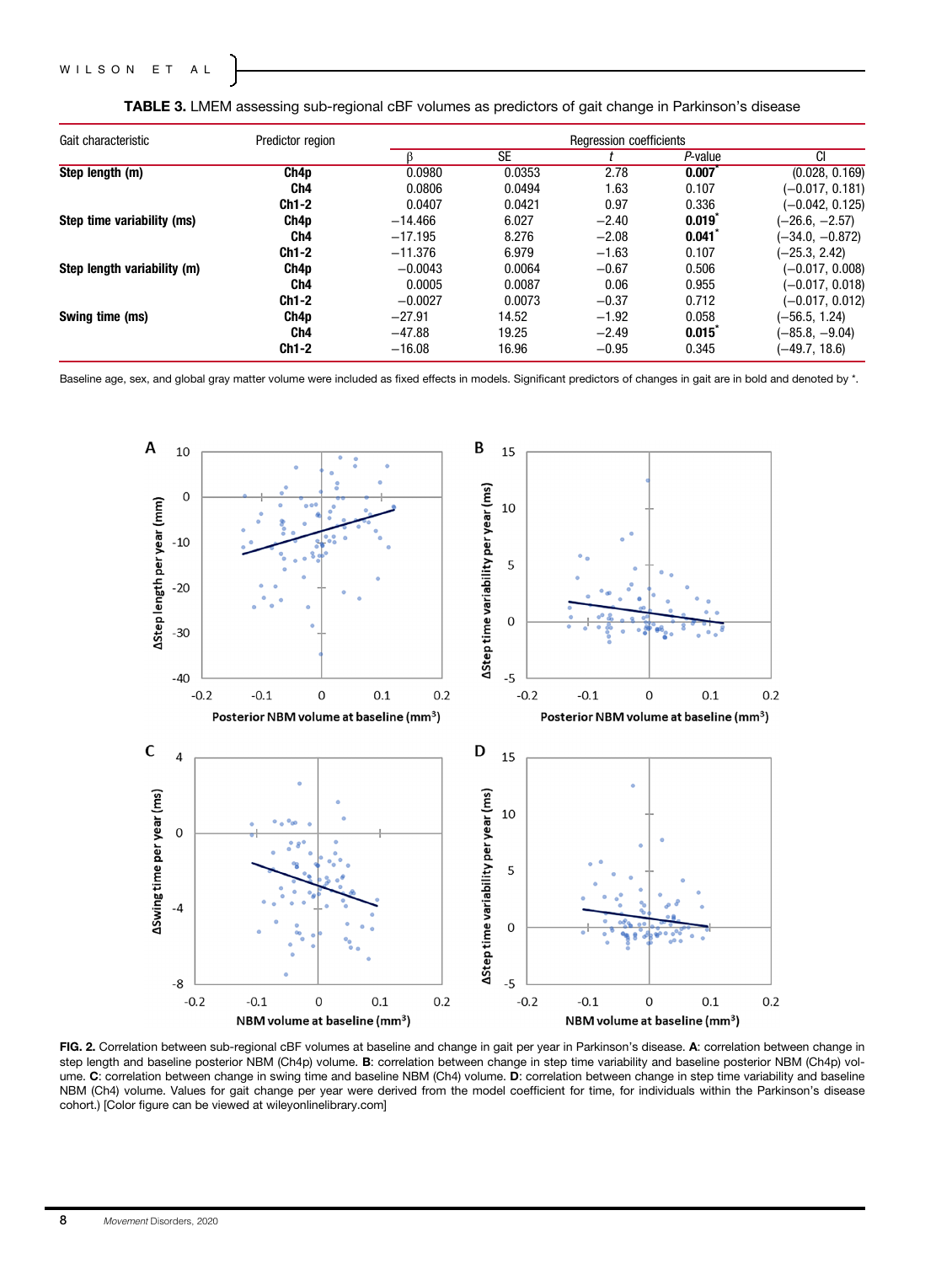PD gait impairment, so restricted longitudinal analyses to the four gait characteristics that changed significantly and more greatly than in controls. These were step length, step time variability, step length variability, and swing time. Of these, only step length variability changes were not predicted by baseline NBM volumes. Analyses controlled for both TIV and total GM volume, giving us confidence in the precision of the identified associations between the NBM and gait. All assessments were completed "on" dopaminergic medication. Recent work has also identified an association between NBM integrity and fast walking speed as assessed "on", but not "off," dopaminergic medication.<sup>31</sup> Speculatively, therefore, our findings may support the notion that the influence of the cholinergic system on gait is only evident when "confounding" effects of dopamine are accounted for through optimization of the dopaminergic system.

#### Step Time Variability

The relationship between baseline NBM volumes and step time variability change is consistent with data showing that CSF β-amyloid 1–42 (linked to NBM atrophy in older adults<sup>32</sup>) is a predictor of step time variability change.<sup>10</sup> Additionally, step time variability demonstrated disease-specific, dopa-resistant change in the entire ICICLE-GAIT cohort over  $3$  years<sup>10</sup> that was confirmed in the participants assessed here. This characteristic should therefore be considered a robust measure of gait change in PD, and the current data imply it is cholinergically mediated.

#### Step Length

Step length typically responds well to L-dopa in early disease, because it closely reflects hypokinesia, whereas gait variability measures are not always responsive. $52$ The association between NBM volumes reported here and step length may indicate that step length is not purely dopaminergically controlled, supported by the previously identified association between step length and  $\text{SAL}^{22}$  Step length has also been linked to the hippocampus in healthy older adults,<sup>14</sup> which is thought to be involved in spatial navigation while walking.<sup>53</sup> As such, it was surprising that no relationship between step length and volume of the hippocampal-projecting Ch1-2 region was identified.

#### Swing Time

Somewhat counterintuitively, larger baseline NBM volumes predicted greater reductions in swing time typically considered a gait impairment—over 3 years. However, in PD, shortening swing time may reflect a compensatory strategy in which the timing of steps becomes shorter in an attempt to overcome shortening step length, thereby preserving overall walking speed.<sup>54</sup>

Shortening step timings as a compensatory strategy is thought to be controlled primarily by the cerebellum acting to increase primary motor cortex activity.<sup>55</sup> Our findings may indicate that structurally preserved NBM volumes reflect a greater ability to use this compensatory mechanism, a suggestion supported by the known role of acetylcholine (ACh) in compensatory processes.56,57

#### The Role of Cognition

Cortical ACh is associated with cognition, specifically executive function and attention. $58$  These cognitive domains are strongly related to gait dysfunction in PD.<sup>30</sup> Specifically, gait characteristics within the pace gait domain,<sup>8</sup> including step length, have been linked to executive function and attention whereas global cognition has been linked to gait variability.<sup>34</sup> Additionally, changes in fluctuating attention in early PD are predicted by step length, step length variability, and step time variability.<sup>6</sup> The current study provides tentative evidence for a shared neural underpinning of gait and cognition that may originate within the NBM. Understanding the role of cognition in associations between gait and the cBF requires an in-depth investigation of the effects of different cognitive domains on both gait and imaging parameters, as well as how these interact over time. The complexity of this warrants its own independent investigation and would form a useful follow-on study.

#### Clinical Implications

Primarily, this work aimed to further understanding of the cholinergic underpinnings of PD gait mechanistically. However, findings may also have clinical use. This study provides first evidence that cBF volumes can predict gait changes in PD. As such, these volumetric measures could be considered within a combinational battery of clinical biomarkers of gait progression, to monitor disease progression, and stratify patients in clinical trials. As gait changes and falls are closely related, $<sup>5</sup>$  whether NBM volumes could act as warning</sup> markers for those more likely to experience falls warrants further investigation.

This study has also provided further evidence for an association between the cortical cholinergic system and PD gait impairment, highlighting the need for novel therapies extending beyond the dopaminergic system. AChE inhibitors, which act to increase available ACh, can improve mobility measures in  $PD<sub>1</sub><sup>15,52</sup>$  including gait speed and step time variability as a proxy marker for falls risk.59,60 Overall, findings help strengthen the case for therapeutically targeting the cholinergic system to limit PD gait progression.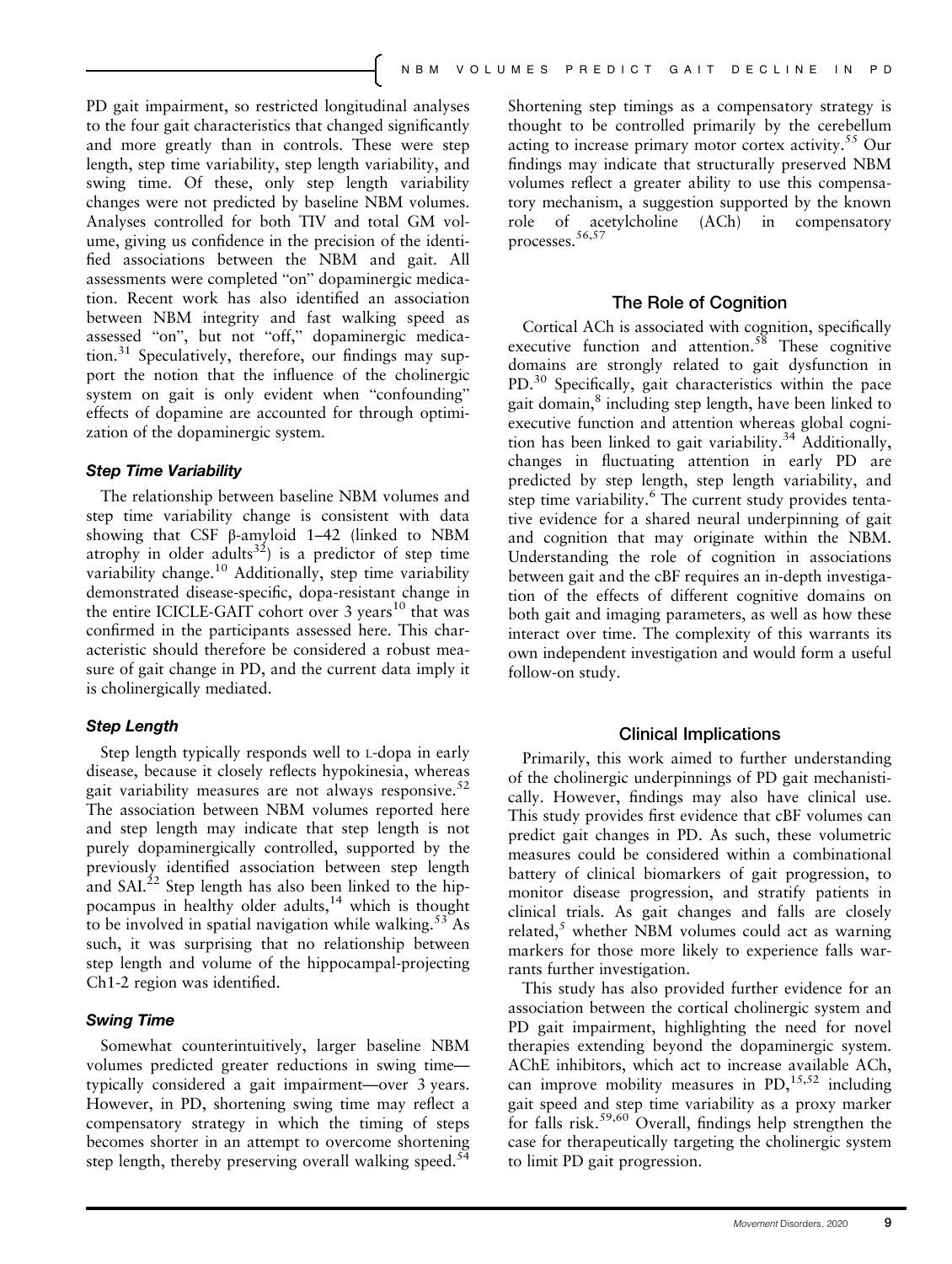### Limitations

Some limitations should be noted. Attrition was notable at 30% over 3 years, comparable to similar studies.<sup>61</sup> Mixed-effects models allowed use of all data and reduced bias compared to traditional analytical approaches. Rates of changes in gait over time may have been underestimated, as non-completers had greater disease severity at baseline than completers (although the difference between these was non-significant). Assessments were completed in close succession (median of 3 weeks), yet gait and imaging assessments were dissociated in time and so correlation-based analyses were required. Although the Ch4 region from the stereotactic atlas corresponds to cholinergic neurons within the NBM, the NBM has heterogeneous cell populations, and we cannot dismiss a contribution from these populations to findings. The stereotactic map was generated from one postmortem brain, suggesting that inter-individual variability in volumes may not be optimally considered, although the efficient DARTEL algorithm normalized volumes in MNI space.<sup>43</sup> This study aimed to further our understanding of the relationship between the cortical cholinergic system and PD gait impairment. Future investigations should also consider the involvement of subcortical cholinergic structures in PD gait, such as the PPN, to establish whether the cholinergic nuclei investigated here are uniquely associated with gait in PD, as has been previously found.23 Finally, as with all volumetric measures, cBF volumes may not directly reflect cholinergic activity, which must be assessed through molecular imaging targeting the cortical cholinergic system.23,24 Multi-modal neuroimaging approaches are required to fully understand the effect of cBF volume loss on cholinergic activity.

## **Conclusions**

In conclusion, NBM atrophy measured in PD can predict future disease-specific gait changes. Findings reinforce the notion that gait control in PD involves the cortical cholinergic system, and that ACh should, therefore, be considered as a therapeutic target to mitigate gait dysfunction. Considered alongside the extant literature, NBM atrophy may underpin both motor and cognitive impairments. Further investigations of the interplay between NBM volume, gait and cognition must be considered to understand these complex relationships.

Acknowledgments: We would like to thank all past and present members of the ICICLE-PD and ICICLE-GAIT study groups who have significantly contributed to work reported here, and all volunteers for their participation. We acknowledge infrastructure support provided by Newcastle Biomedical Research Centre (BRC) hosted by Newcastle upon Tyne Hospitals National Health Service (NHS) Foundation Trust and Newcastle University. The views expressed in this manuscript are those of the authors and not necessarily those of the NHS, the NIHR, or the Department of Health.

## **References**

- 1. Galna B, Lord S, Burn DJ, Rochester L. Progression of gait dysfunction in incident Parkinson's disease: impact of medication and phenotype. Mov Disord 2015;30(3):359–367.
- 2. Del Din S, Yarnall AJ, Barber TR, et al. Continuous real-world gait monitoring in idiopathic REM sleep behavior disorder. J Parkinson's Dis 2020;10(1):283-299.
- 3. Del Din S, Elshehabi M, Galna B, et al. Gait analysis with wearables predicts conversion to parkinson disease. Ann Neurol 2019;86(3): 357–367.
- 4. Curtze C, Nutt JG, Carlson-Kuhta P, Mancini M, Horak FB. Objective gait and balance impairments relate to balance confidence and perceived mobility in people with Parkinson disease. Phys Ther 2016;96(11):1734–1743.
- 5. Lord S, Galna B, Yarnall AJ, Coleman S, Burn D, Rochester L. Predicting first fall in newly diagnosed Parkinson's disease: insights from a fall-naive cohort. Mov Disord 2016;31(12):1829–1836.
- Morris R, Lord S, Lawson RA, et al. Gait rather than cognition predicts decline in specific cognitive domains in early Parkinson's disease. J Gerontol 2017;72(12):1656–1662.
- 7. Del Din S, Galna B, Godfrey A, et al. Analysis of free-living gait in older adults with and without Parkinson's disease and with and without a history of falls: identifying generic and disease-specific characteristics. J Gerontol A Biol Sci Med Sci 2019;74(4):500–506.
- 8. Lord S, Galna B, Rochester L. Moving forward on gait measurement: toward a more refined approach. Mov Disord 2013;28(11): 1534–1543.
- 9. Verghese J, Wang C, Lipton RB, Holtzer R, Xue X. Quantitative gait dysfunction and risk of cognitive decline and dementia. J Neurol Neurosurg Psychiatry 2007;78(9):929–935.
- 10. Rochester L, Galna B, Lord S, et al. Decrease in Aβ42 predicts dopa-resistant gait progression in early Parkinson disease. Neurology 2017;88(16):1501–1511.
- 11. Bryant MS, Rintala DH, Hou JG, et al. Gait variability in Parkinson's disease: influence of walking speed and dopaminergic treatment. Neurol Res 2011;33(9):959–964.
- 12. Bryant MS, Rintala DH, Hou JG, Lai EC, Protas EJ. Effects of levodopa on forward and backward gait patterns in persons with Parkinson's disease. NeuroRehabilitation 2011;29(3):247–252.
- 13. Sterling NW, Cusumano JP, Shaham N, et al. Dopaminergic modulation of arm swing during gait among Parkinson's disease patients. J Parkinson's Dis 2015;5(1):141–150.
- 14. Wilson J, Allcock L, Mc Ardle R, Taylor J-P, Rochester L. The neural correlates of discrete gait characteristics in ageing: a structured review. Neurosci Biobehav Rev 2019;100:344–369.
- 15. Morris R, Martini DN, Madhyastha T, et al. Overview of the cholinergic contribution to gait, balance and falls in Parkinson's disease. Parkinson Relat Disord 2019;63:20–30.
- 16. Müller MLTM, Bohnen NI. Cholinergic dysfunction in Parkinson's disease. Curr Neurol Neurosci Rep 2013;13(9):377.
- 17. Bohnen NI, Müller MLTM, Kotagal V, et al. Heterogeneity of cholinergic denervation in Parkinson's disease without dementia. J Cereb Blood Flow Metab 2012;32(8):1609–1617.
- 18. Bohnen NI, Kanel P, Zhou Z, et al. Cholinergic system changes of falls and freezing of gait in Parkinson's disease. Ann Neurol 2019; 85(4):538–549.
- 19. Müller MLTM, Albin RL, Kotagal V, et al. Thalamic cholinergic innervation and postural sensory integration function in Parkinson's disease. Brain 2013;136(11):3282–3289.
- 20. Grabli D, Karachi C, Folgoas E, et al. Gait disorders in Parkinsonian monkeys with Pedunculopontine nucleus lesions: a tale of two systems. J Neurosci 2013;33(29):11986–11993.
- 21. Craig CE, Jenkinson NJ, Brittain J-S, et al. Pedunculopontine nucleus microstructure predicts postural and gait symptoms in Parkinson's disease. Mov Disord 2020;35(7):1199–1207.
- 22. Rochester L, Yarnall AJ, Baker MR, et al. Cholinergic dysfunction contributes to gait disturbance in early Parkinson's disease. Brain 2012;135(9):2779–2788.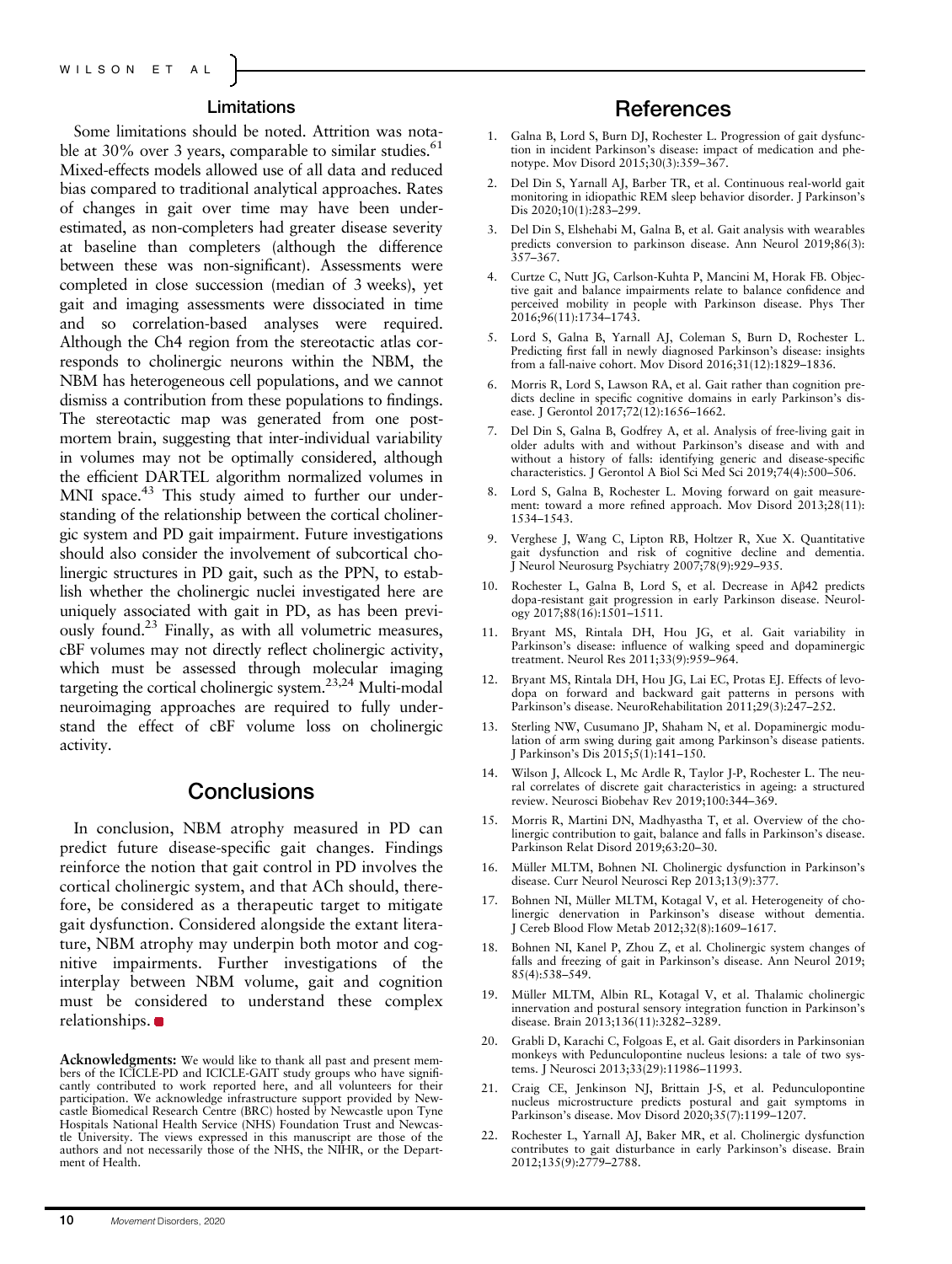- 23. Bohnen NI, Frey KA, Studenski S, et al. Gait speed in Parkinson disease correlates with cholinergic degeneration. Neurology 2013;81 (18):1611–1616.
- 24. Müller MLTM, Bohnen NI, Kotagal V, et al. Clinical markers for identifying cholinergic deficits in Parkinson's disease. Mov Disord  $2015:30(2):269-273.$
- 25. Sanchez-Catasus C, Muller M, Kanel P, Bohnen N. Longitudinal changes in brain 18F-FEOBV cholinergic PET connectome in Parkinson's disease. J Nucl Med 2019;60(Suppl 1):322.
- 26. Ray NJ, Bradburn S, Murgatroyd C, et al. In vivo cholinergic basal forebrain atrophy predicts cognitive decline in de novo Parkinson's disease. Brain 2017;141(1):165–176.
- 27. Bohnen NI, Albin RL, Müller MLTM, et al. Frequency of cholinergic and caudate nucleus dopaminergic deficits across the predemented cognitive spectrum of Parkinson disease and evidence of interaction effects. JAMA Neurol 2015;72(2):194–200.
- 28. Schulz J, Pagano G, Fernández Bonfante JA, Wilson H, Politis M. Nucleus basalis of Meynert degeneration precedes and predicts cognitive impairment in Parkinson's disease. Brain 2018;141(5): 1501–1516.
- 29. Pereira JB, Hall S, Jalakas M, et al. Longitudinal degeneration of the basal forebrain predicts subsequent dementia in Parkinson's disease. Neurobiol Dis 2020;139:104831.
- 30. Morris R, Lord S, Bunce J, Burn D, Rochester L. Gait and cognition: mapping the global and discrete relationships in ageing and neurodegenerative disease. Neurosci Biobehav Rev 2016;64:326–345.
- 31. Dalrymple WA, Huss DS, Blair J, Flanigan JL, Patrie J, Sperling SA, Shah BB, Harrison MB, Druzgal TJ, Barrett MJ. Cholinergic nucleus 4 atrophy and gait impairment in Parkinson's disease. Journal of Neurology 2020.<https://doi.org/10.1007/s00415-020-10111-2>
- 32. Kerbler GM, Fripp J, Rowe CC, et al. Basal forebrain atrophy correlates with amyloid β burden in Alzheimer's disease. NeuroImage 2015;7:105–113.
- 33. Khoo TK, Yarnall AJ, Duncan GW, et al. The spectrum of nonmotor symptoms in early Parkinson disease. Neurology 2013;80(3): 276–281.
- 34. Lord S, Galna B, Coleman S, Yarnall A, Burn D, Rochester I. Cognition and gait show a selective pattern of association dominated by phenotype in incident Parkinson's disease. Front Aging Neurosci 2014;6:249.
- 35. Hughes AJ, Daniel SE, Kilford L, Lees AJ. Accuracy of clinical diagnosis of idiopathic Parkinson's disease: a clinico-pathological study of 100 cases. Journal of neurology, neurosurgery & amp. Psychiatry 1992;55(3):181–184.
- 36. Pistacchi M, Gioulis M, Sanson F, et al. Gait analysis and clinical correlations in early Parkinson's disease. Funct Neurol 2017;32(1): 28–34.
- 37. Simuni T, Siderowf A, Lasch S, et al. Longitudinal change of clinical and biological measures in early Parkinson's disease: Parkinson's progression markers initiative cohort. Mov Disord 2018;33(5): 771–782.
- 38. Hobert MA, Nussbaum S, Heger T, Berg D, Maetzler W, Heinzel S. Progressive gait deficits in Parkinson's disease: a wearable-based biannual 5-year prospective study. Front Aging Neurosci 2019; 11:22.
- 39. Ellis TD, Cavanaugh JT, Earhart GM, et al. Identifying clinical measures that most accurately reflect the progression of disability in Parkinson disease. Parkinson Relat Disord 2016;25:65–71.
- 40. Cavanaugh JT, Ellis TD, Earhart GM, Ford MP, Foreman KB, Dibble LE. Capturing ambulatory activity decline in Parkinson's disease. J Neurol Phys Ther 2012;36(2):51–57.
- 41. Tomlinson CL, Stowe R, Patel S, Rick C, Gray R, Clarke CE. Systematic review of levodopa dose equivalency reporting in Parkinson's disease. Mov Disord 2010;25(15):2649–2653.
- 42. Galna B, Lord S, Rochester L. Is gait variability reliable in older adults and Parkinson's disease? Towards an optimal testing protocol. Gait Post 2013;37(4):580–585.
- 43. Kilimann I, Grothe M, Heinsen H, et al. Subregional basal forebrain atrophy in Alzheimer's disease: a multicenter study. J Alzheimer's Dis 2014;40(3):687–700.
- 44. Mesulam MM, Mufson EJ, Wainer BH, Levey AI. Central cholinergic pathways in the rat: an overview based on an alternative nomenclature (Ch1–Ch6). Neuroscience 1983;10(4):1185–1201.
- 45. Ashburner J, Friston KJ. Nonlinear spatial normalization using basis functions. Hum Brain Map 1999;7(4):254–266.
- 46. Ashburner J. A fast diffeomorphic image registration algorithm. NeuroImage 2007;38(1):95–113.
- 47. Douglas Bates MM. Ben Bolker and Steve Walker. Fitting linear mixed-effects models using lme4. J Stat Softw 2015;67(1):1–48.
- 48. Alexandra Kuznetsova PBaRC. lmerTest package: tests in linear mixed effects models. J Stat Softw 2017;82(13):1-26.
- 49. Little RJA. Modeling the drop-out mechanism in repeated-measures studies. J Am Stat Assoc 1995;90(431):1112–1121.
- 50. Rektor I, Svátková A, Vojtíšek L, et al. White matter alterations in Parkinson's disease with normal cognition precede grey matter atrophy. PLoS One 2018;13(1):e0187939-e.
- 51. Nemy M, Cedres N, Grothe MJ, et al. Cholinergic white matter pathways make a stronger contribution to attention and memory in normal aging than cerebrovascular health and nucleus basalis of Meynert. NeuroImage 2020;211:116607.
- 52. Smulders K, Dale ML, Carlson-Kuhta P, Nutt JG, Horak FB. Pharmacological treatment in Parkinson's disease: effects on gait. Parkinson Relat Disord 2016;31:3–13.
- 53. Jahn K, Deutschländer A, Stephan T, Strupp M, Wiesmann M, Brandt T. Brain activation patterns during imagined stance and locomotion in functional magnetic resonance imaging. Neuroimage 2004;22(4):1722–1731.
- 54. Morris ME, Iansek R, Matyas TA, Summers JJ. Ability to modulate walking cadence remains intact in Parkinson's disease. J Neurol Neurosurg Psychiatry 1994;57(12):1532–1534.
- 55. Wu T, Hallett M. The cerebellum in Parkinson's disease. Brain 2013;136(3):696–709.
- 56. Croxson PL, Browning PGF, Gaffan D, Baxter MG. Acetylcholine facilitates recovery of episodic memory after brain damage. J Neurosci 2012;32(40):13787–13795.
- 57. Ray NJ, Metzler-Baddeley C, Khondoker MR, et al. Cholinergic basal forebrain structure influences the reconfiguration of white matter connections to support residual memory in mild cognitive impairment. J Neurosci 2015;35(2):739–747.
- 58. Bohnen NI, Kaufer DI, Hendrickson R, et al. Cognitive correlates of cortical cholinergic denervation in Parkinson's disease and parkinsonian dementia. J Neurol 2006;253(2):242–247.
- 59. Henderson EJ, Lord SR, Brodie MA, et al. Rivastigmine for gait stability in patients with Parkinson's disease (ReSPonD): a randomised, double-blind, placebo-controlled, phase 2 trial. Lancet Neurol 2016; 15(3):249–258.
- 60. Hausdorff JM, Rios DA, Edelberg HK. Gait variability and fall risk in community-living older adults: a 1-year prospective study. Arch Phys Med Rehab 2001;82(8):1050–1056.
- 61. Williams-Gray CH, Foltynie T, Brayne CEG, Robbins TW, Barker RA. Evolution of cognitive dysfunction in an incident Parkinson's disease cohort. Brain 2007;130(7):1787–1798.

# Supporting Data

Additional Supporting Information may be found in the online version of this article at the publisher's web-site.